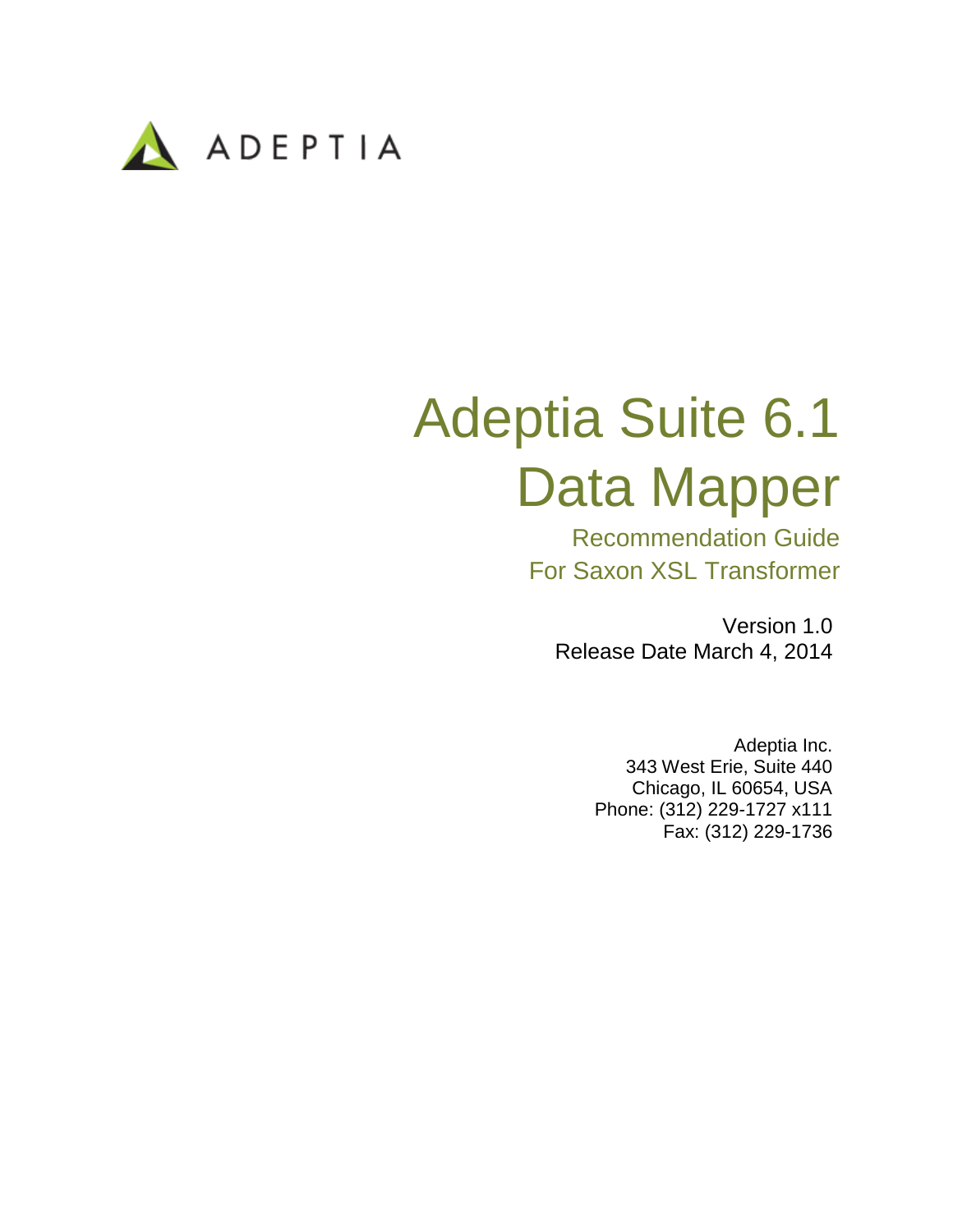# <span id="page-1-0"></span>**DOCUMENT INFORMATION**

Adeptia Suite Adeptia Suite 6.1 Data Mapper Recommendation Guide for Saxon XSL Transformer Adeptia Suite Version 6.1 Printed January 2013 Printed in USA

### **Adeptia Support Information**

For support queries, please contact us at support@adeptia.com. Access the Adeptia Web site at the following URL:

www.adeptia.com

## **Copyright**

Copyright © 2000-2014 Adeptia, Inc. All rights reserved.

#### **Trademarks**

Adeptia™ is a trademark of Adeptia, Inc. All other trademarks and registered trademarks are the property of their respective owners.

## **Confidentiality**

**This document is the confidential and proprietary information of Adeptia.** The information set forth herein represents the confidential and proprietary information of Adeptia. Such information shall only be used for the express purpose authorized by Adeptia and shall not be published, communicated, disclosed or divulged to any person, firm, corporation or legal entity, directly or indirectly, or to any third person without the prior written consent of Adeptia.

#### **Disclaimer**

Adeptia, Inc. provides this publication "as is" without warranty of any kind, either express or implied. In no event shall Adeptia be liable for any loss of profits, loss of business, loss of use or data, interruption of business, or for indirect, special, punitive, incidental, or consequential damages of any kind.

No part of this work covered by copyright herein may be reproduced in any form or by any means - graphic, electronic, or mechanical - including photocopying, recording, taping, or storage in an information retrieval system, without prior written permission of the copyright owner.

This publication is subject to replacement by a later edition. To determine if a later edition exists, contact [www.adeptia.com.](http://www.adeptia.com/)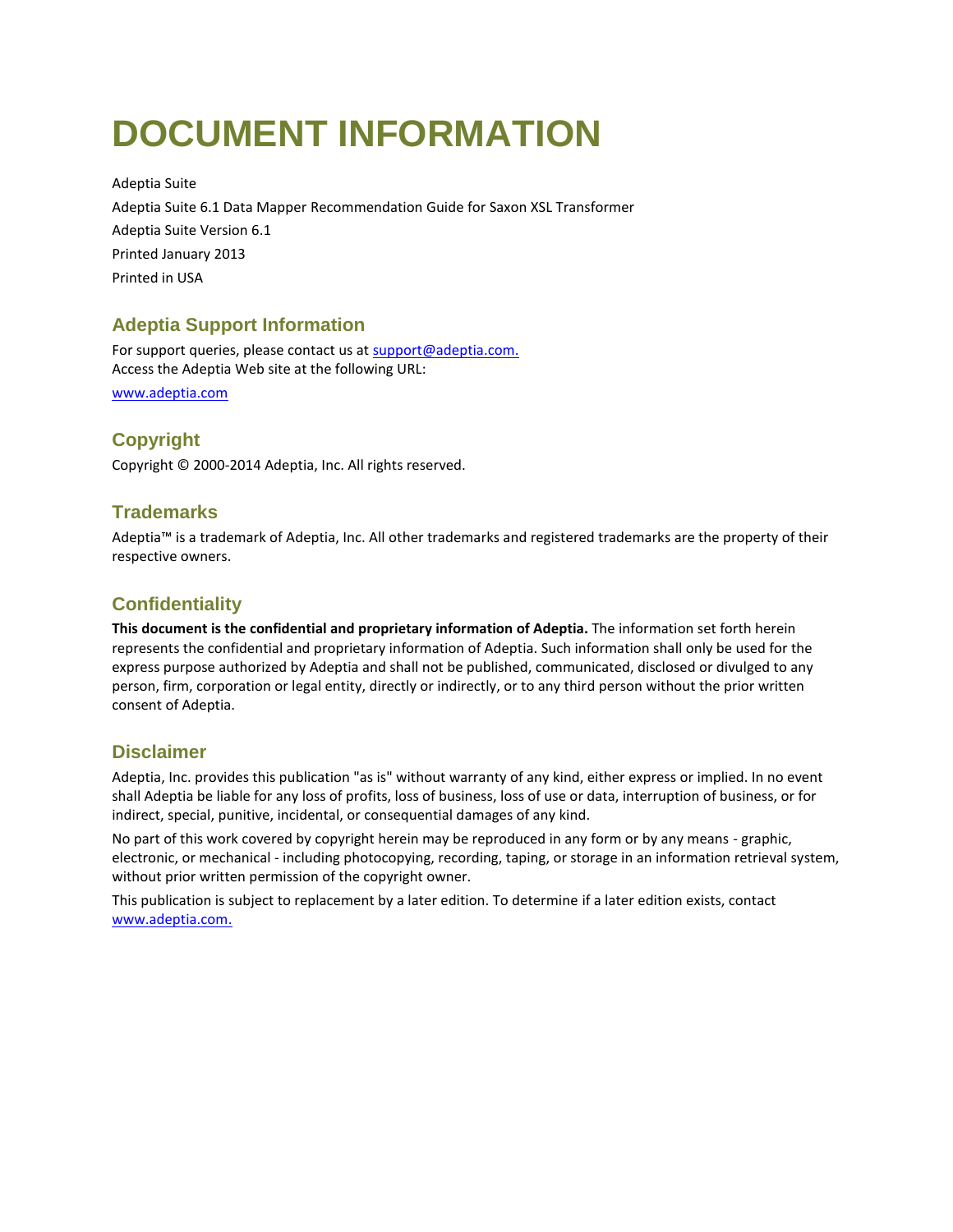# <span id="page-2-0"></span>**TABLE OF CONTENTS**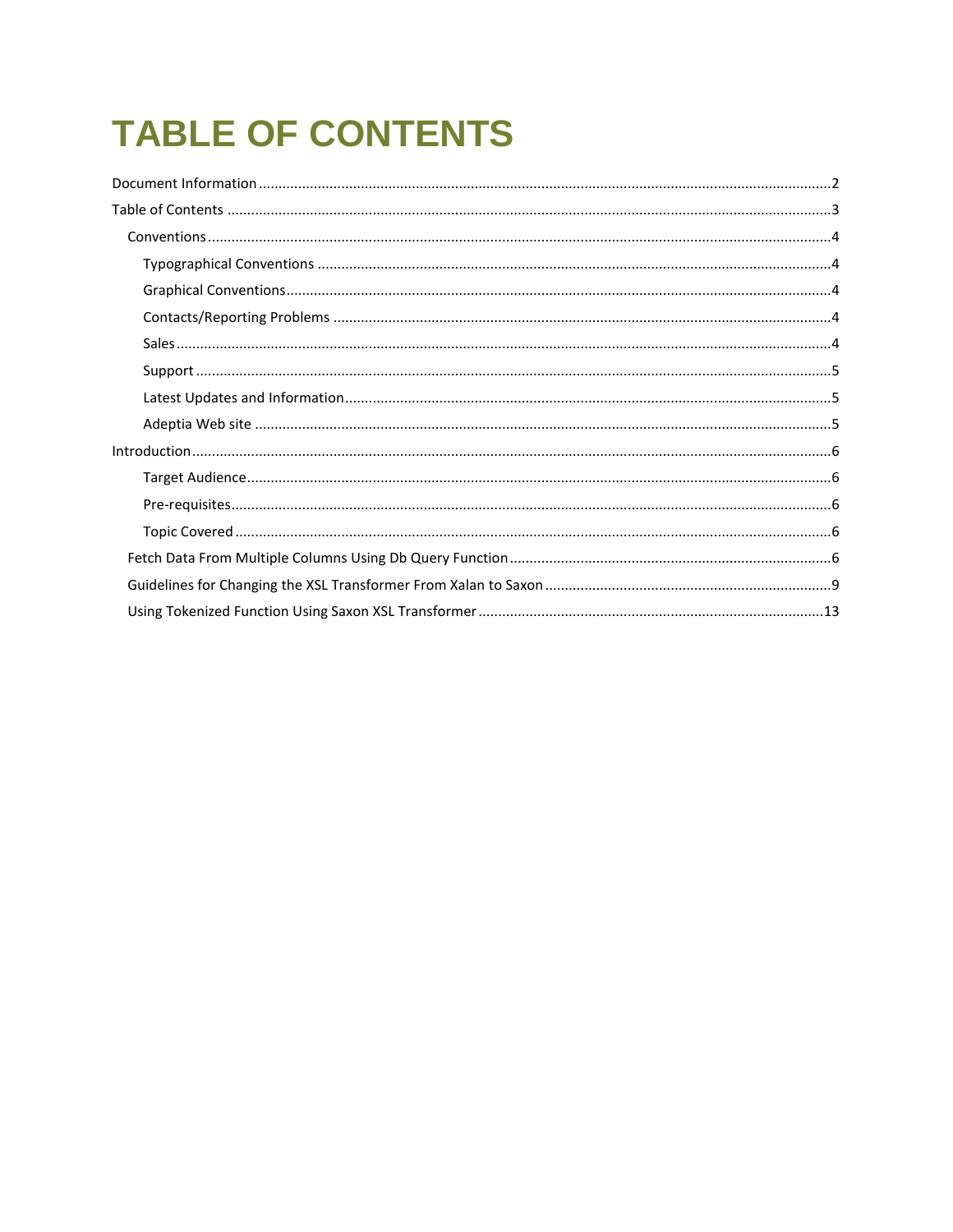# <span id="page-3-0"></span>**CONVENTIONS**

The following tables list the various conventions used in this documentation. We follow these conventions to help you quickly and easily identify particular elements, processes, and names that occur frequently in documents.

#### <span id="page-3-1"></span>**Typographical conventions**

This guide uses the following typographical conventions:

| <b>Convention</b>        | <b>Description</b>                                                                                                                                                 |
|--------------------------|--------------------------------------------------------------------------------------------------------------------------------------------------------------------|
| <b>Bold Text</b>         | Indicates one of the following:<br>Screen element<br>A file or folder name<br>п<br>A control in an application's user interface<br>п<br>Important information<br>п |
| <b>Bold Italics Text</b> | File or folder path that you need to enter as per your system<br>configuration                                                                                     |
| Monospaced Text          | Indicates the code that you need to enter as it is                                                                                                                 |
| Monospaced Italics Text  | Indicates the code that you need to enter as per your system<br>configuration/specification                                                                        |
| <b>Hyperlink</b>         | Indicates a link to a website or web material                                                                                                                      |

#### <span id="page-3-2"></span>**Graphical conventions**

This guide uses the following graphical conventions:



#### <span id="page-3-3"></span>**Contacts/Reporting problems**

These sections present contact information for a variety of situations.

#### <span id="page-3-4"></span>**Sales**

In case of any sales queries, please contact us at sales@adeptia.com.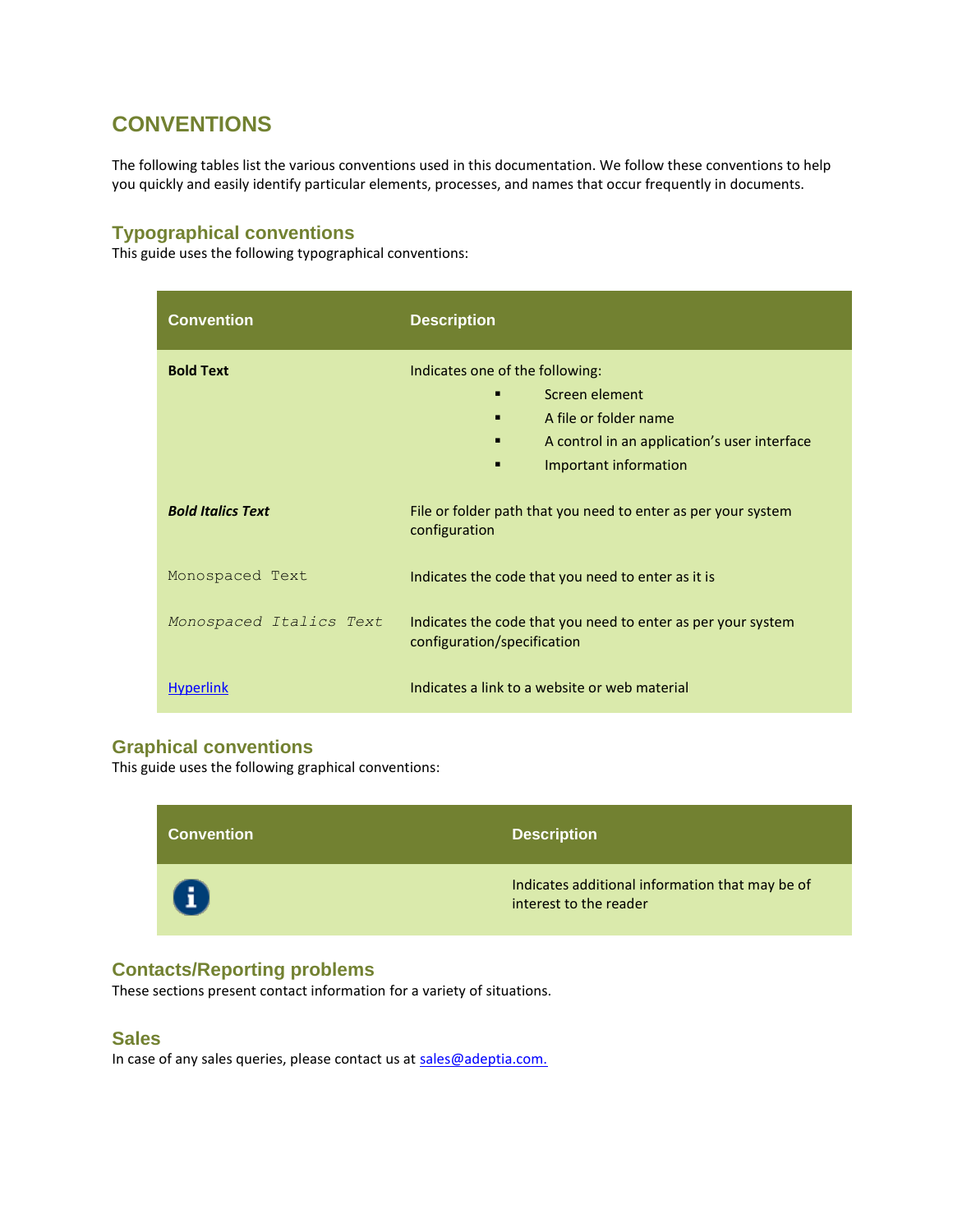## <span id="page-4-0"></span>**Support**

For support queries, please contact us at support@adeptia.com.

#### <span id="page-4-1"></span>**Latest updates and information**

For the latest updates and information, please visit us at www.adeptia.com.

#### <span id="page-4-2"></span>**Adeptia Web site**

Access the Adeptia Web site at the following URL: [www.adeptia.com](http://www.adeptia.com/)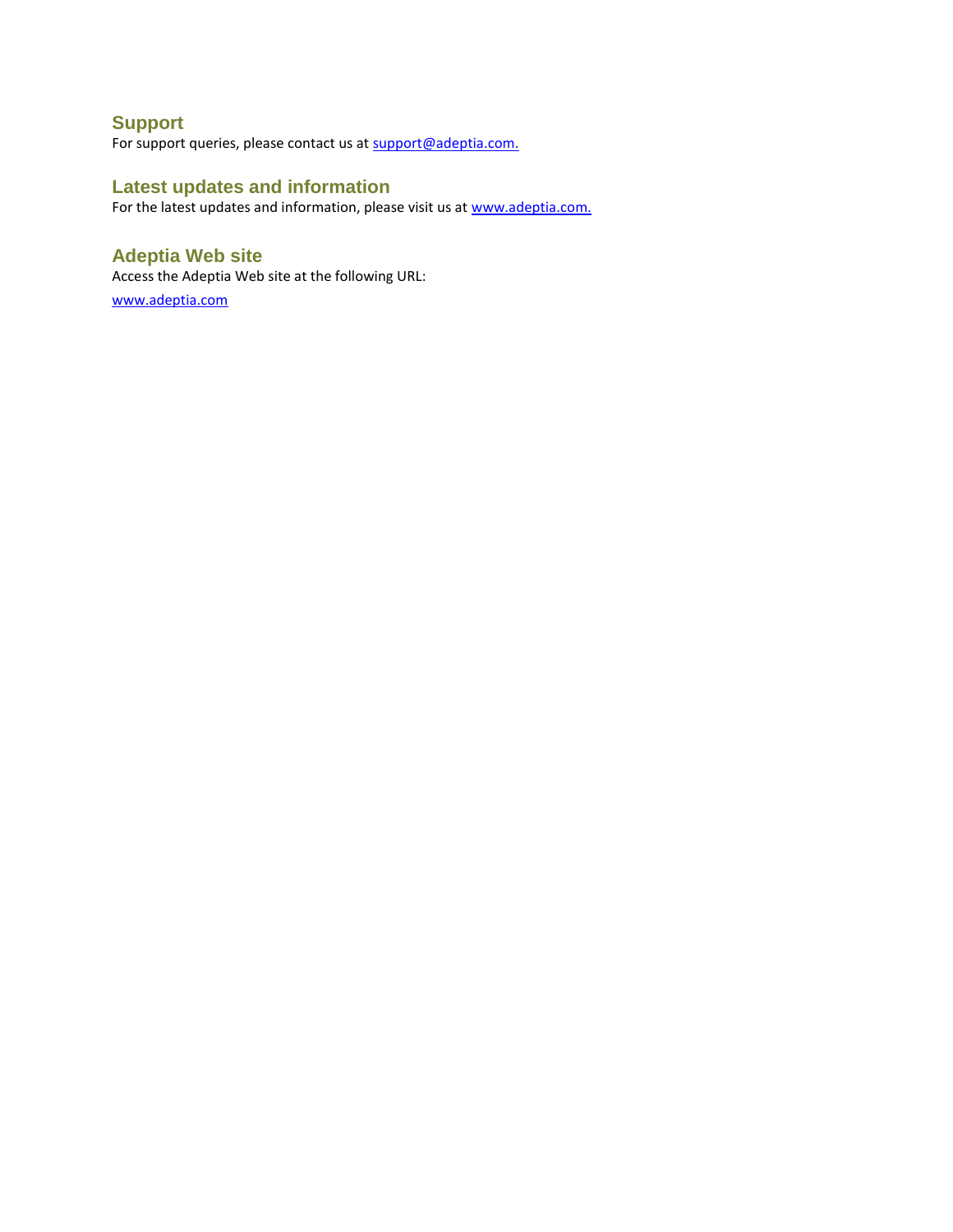# **1 1 1 1 1 1 1 1 1**

# <span id="page-5-0"></span>**INTRODUCTION**

This document explains the usage of DB query function in the data mapper that you can use to fetch data from multiple columns. This document also lists out some of the guidelines that you need to follow while using Saxon parser in the Adeptia Suite 6.1.

### <span id="page-5-1"></span>**Target Audience**

- User who want to use the DB query function in Adeptia Suite 6.1
- Users who want to use Saxon parser bundled with Adeptia Suite 6.1

#### <span id="page-5-2"></span>**Pre-requisites**

You need to install Adeptia Suite 6.1

#### <span id="page-5-3"></span>**Topic Covered**

This guide covers the following topics:

- [Fetch data from multiple columns using DB query function](#page-5-4)
- [Guidelines with Saxon XSL Transformer](#page-8-0)
- [Using Tokenized Function Using Saxon XSL Transformer](#page-12-0)

# <span id="page-5-4"></span>**FETCH DATA FROM MULTIPLE COLUMNS USING DB QUERY FUNCTION**

If you want to fetch data from multiple columns then, you can use the DB query function in the data mapper to do that. Using DB query you can fetch data from multiple columns of a single database table or data from different columns of different database tables. Follow the steps mentioned below to fetch data from multiple columns using the DB query function.

#### Steps to fetch data from multiple columns by using the DB query function

Below are the steps that you need to follow to use the DB query function:

- 1. Load source and target schema in the Data Mapper.
- 2. Create a Connection Info variable for the database from where you want to fetch your data.
- 3. Select the Root element of the target schema and create a Local Variable which will contain the value of the DB Query (see [Figure 1\)](#page-6-0).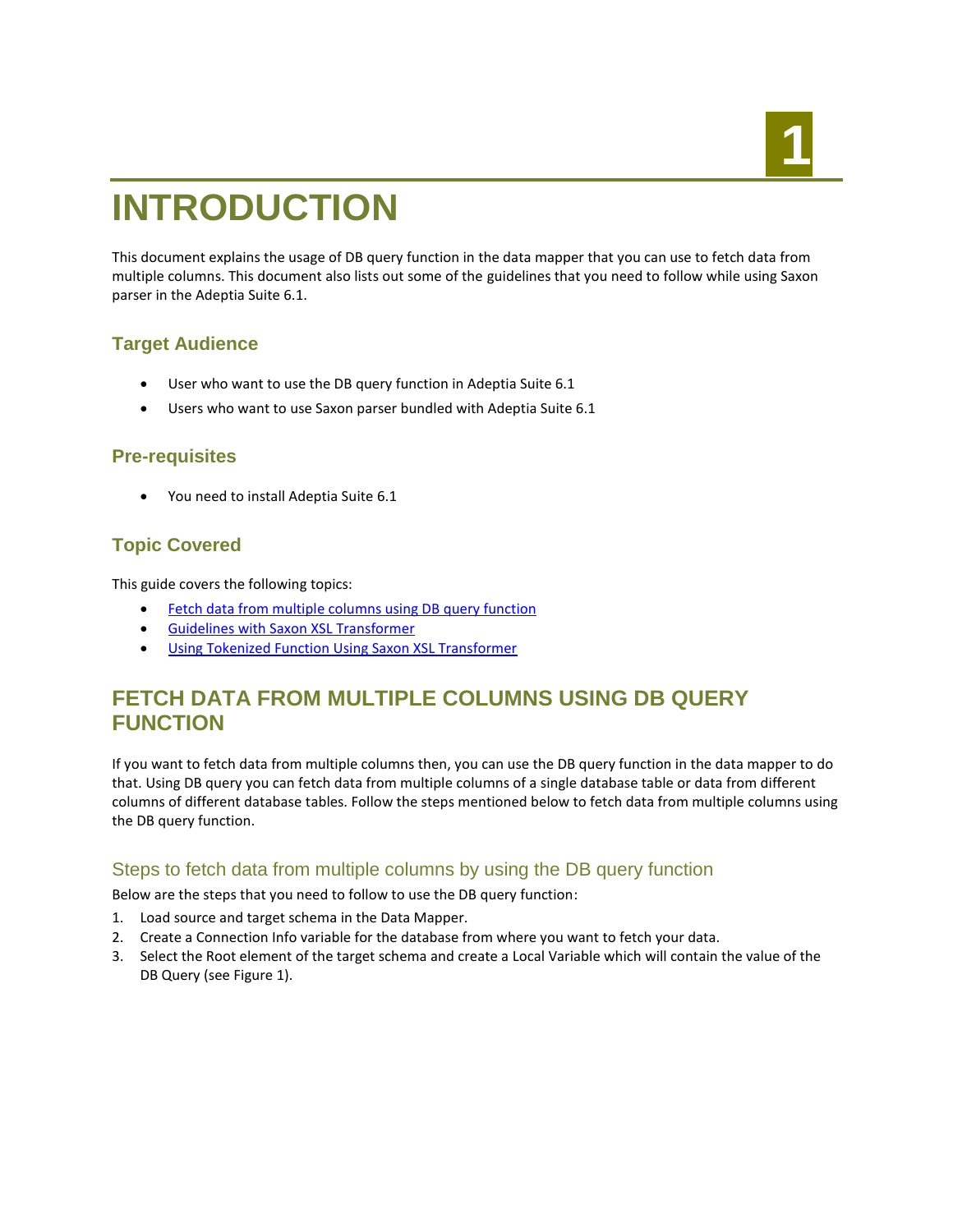|                                                                                                                                                                                                                                                                           |                                                                                     | <b>Root Element</b>                                                                                                                                                                                                                                                                                                                                                                               |
|---------------------------------------------------------------------------------------------------------------------------------------------------------------------------------------------------------------------------------------------------------------------------|-------------------------------------------------------------------------------------|---------------------------------------------------------------------------------------------------------------------------------------------------------------------------------------------------------------------------------------------------------------------------------------------------------------------------------------------------------------------------------------------------|
| <b>HBOSO</b>                                                                                                                                                                                                                                                              |                                                                                     | <b>Current Element: Root</b>                                                                                                                                                                                                                                                                                                                                                                      |
| Structure_of_source_XSD<br>□ A Root (EvalXform_ExcelSchema)<br><b>E</b> A Record<br>SerialNo (string)<br>- PolicyNumber (string)<br>NameInsured (string)<br>Age (string)<br>TelephoneNo (string)<br>- ExpiryDate (string)<br>Premium (string)<br>$\overline{\phantom{0}}$ | N Open Source Schema                                                                | Open Target Schema<br>Structure_of_destination_XSD<br>□ A Root (LV) (EvalXform_ExcelSchema)<br><b>E</b> A Record<br>SerialNo (string) (M)<br>PolicyNumber (string) (M)<br>NameInsured (string) (M)<br>Age (string)<br>TelephoneNo (string)<br>· ExpiryDate (string)<br>Premium (string)<br>$\mathbf{r}$                                                                                           |
| $\overline{\phantom{a}}$<br>Math                                                                                                                                                                                                                                          | String Date Aggregation Conditional Axis Boolean Context XSLTemplate DB             |                                                                                                                                                                                                                                                                                                                                                                                                   |
|                                                                                                                                                                                                                                                                           | Mapping Rules <b>10</b> Textual Rules <b>@</b> Local Variables Lite Properties      | <b>Parameters</b><br>$\blacktriangle$                                                                                                                                                                                                                                                                                                                                                             |
| Data Viewer   Global Node<br>而<br><b>G</b> Local Variable Name<br>varQuery<br>varQuery                                                                                                                                                                                    | <b>G</b> Local Variable Value<br>DBQuery (select * from emp ,&varConnection ,true ) | Global Variables<br><b>E</b> - <b>J</b> Local Variables<br>$\boldsymbol{\mathsf{x}}$<br>Add Comment<br><b>E-O</b> CurrentVariables<br><b>A</b> \$varQuery (DBQuer<br>$\mathbf{\hat{x}}$<br>AncestorVariables<br>Custom Methods<br><b>Keys</b><br>Context Variables<br><b>E</b> Templates<br>$\bullet$ local<br>· global<br><b>E-O</b> Connection Info<br>svarConnection (1921.<br>and it is a set |
|                                                                                                                                                                                                                                                                           | <b>DB Query</b>                                                                     |                                                                                                                                                                                                                                                                                                                                                                                                   |

Figure 1: Root Element and DB Query in Data Mapper

- <span id="page-6-0"></span>4. Click the **Save** button to save the local variable.
- 5. Click the Parent element (Record) from the target panel and then click the **Properties** tab.
- 6. Click on the **For Each** field and double click the local variable that you have created to store the value of the DB query (see [Figure 2\)](#page-7-0).
	- You need to append it with //Record when you are using Saxon XSL Transformer
	- You need to append it with /Record when you are using the old Xalan XSL Transformer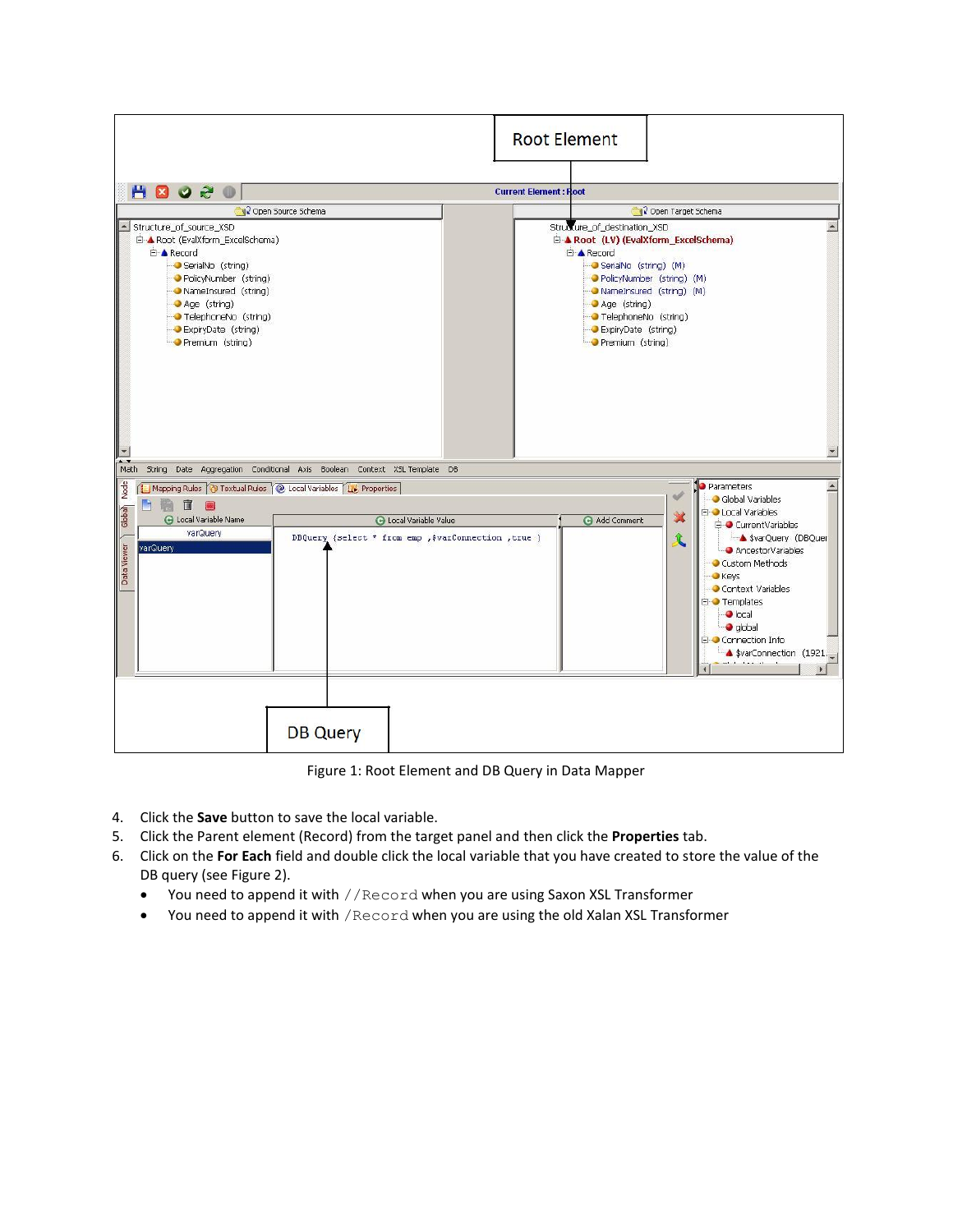| Δ                                                                                                                                                                                                                                                      |                                                                               | ADEPTIA - Data Mapper - DB_Query_Test |                                                                                                                                                                                                                                                                | $ \theta$ $x$                                                                                                                                                                            |  |  |
|--------------------------------------------------------------------------------------------------------------------------------------------------------------------------------------------------------------------------------------------------------|-------------------------------------------------------------------------------|---------------------------------------|----------------------------------------------------------------------------------------------------------------------------------------------------------------------------------------------------------------------------------------------------------------|------------------------------------------------------------------------------------------------------------------------------------------------------------------------------------------|--|--|
| File View Actions Help                                                                                                                                                                                                                                 |                                                                               |                                       |                                                                                                                                                                                                                                                                |                                                                                                                                                                                          |  |  |
| Data Mapper (C) XSL   Cole Debugger                                                                                                                                                                                                                    |                                                                               |                                       | <b>Current Element: Record</b>                                                                                                                                                                                                                                 |                                                                                                                                                                                          |  |  |
| м<br>×<br>- 1<br>⊠<br>ø                                                                                                                                                                                                                                | $\mathbf{m}$<br>$O$ a $O$<br>大国                                               |                                       |                                                                                                                                                                                                                                                                |                                                                                                                                                                                          |  |  |
| A Structure of source XSD<br>Root (EvalXform_ExcelSchema)<br><b>E-Record</b><br>SerialNo (string)<br>-> PolicyNumber (string)<br><> NameInsured (string)<br><> Age (string)<br><> TelephoneNo (string)<br>O ExpiryDate (string)<br><> Premium (string) |                                                                               |                                       | Structure_of_destination_XSD<br>Root (Evaltform_ExcelSchema)<br><b>E-Record (F, LV)</b><br>SerialNo (string)<br>-> PolicyNumber (string)<br><> NameInsured (string)<br><> Age (string)<br><> TelephoneNo (string)<br>O ExpiryDate (string)<br>Premium (string) |                                                                                                                                                                                          |  |  |
|                                                                                                                                                                                                                                                        |                                                                               |                                       |                                                                                                                                                                                                                                                                | $\checkmark$                                                                                                                                                                             |  |  |
|                                                                                                                                                                                                                                                        | Math String Date Aggregation Conditional Axis Boolean Context XSL Template DB |                                       |                                                                                                                                                                                                                                                                |                                                                                                                                                                                          |  |  |
| Mapping Rules   Textual Rules   Local Variables   Properties<br>Node                                                                                                                                                                                   |                                                                               |                                       |                                                                                                                                                                                                                                                                | Parameters<br>٨<br>· Global Variables                                                                                                                                                    |  |  |
| > XPath                                                                                                                                                                                                                                                | /Root/Record                                                                  |                                       | $\hat{\cdot}$                                                                                                                                                                                                                                                  | Local Variables<br>×                                                                                                                                                                     |  |  |
| <b>Report</b><br>ForEach                                                                                                                                                                                                                               | SvarQuery//Record                                                             |                                       | $\hat{\phantom{a}}$<br>$\overline{\phantom{a}}$                                                                                                                                                                                                                | <b>D</b> PurrentVariables<br>SvarOuery (DBOuery (select * from exp<br>· AncestorVariables                                                                                                |  |  |
| Sarting                                                                                                                                                                                                                                                |                                                                               | Click here to add/view Sorting Rules  |                                                                                                                                                                                                                                                                | · Custom Methods                                                                                                                                                                         |  |  |
| Disable-Output-Escaping<br>Data <sup>1</sup><br><b>Comments</b>                                                                                                                                                                                        | no                                                                            |                                       | Save Properties                                                                                                                                                                                                                                                | · Keys<br>Context Variables<br><b>D</b> Templates<br>• Connection Info<br><b>B</b> Global Methods<br><b>B</b> Value Map<br>÷<br><b>Producer Arden Man</b><br>1 hr 31 min (70%) remaining |  |  |
| ForEach Property                                                                                                                                                                                                                                       |                                                                               |                                       |                                                                                                                                                                                                                                                                | Local Variable                                                                                                                                                                           |  |  |

Figure 2: ForEach Property and Local Variable in the Data Mapper

- <span id="page-7-0"></span>7. Click the **Save Properties** button to save the **ForEach** property that you have just created.
- 8. To map the output of the DB query, select the target element to which you want to map the output and then click the **Textual Rules** tab.
- 9. In the **Textual Rules** tab, enter the name of the column of the database table whose value you want to map to the selected target element (see [Figure 3\)](#page-8-1).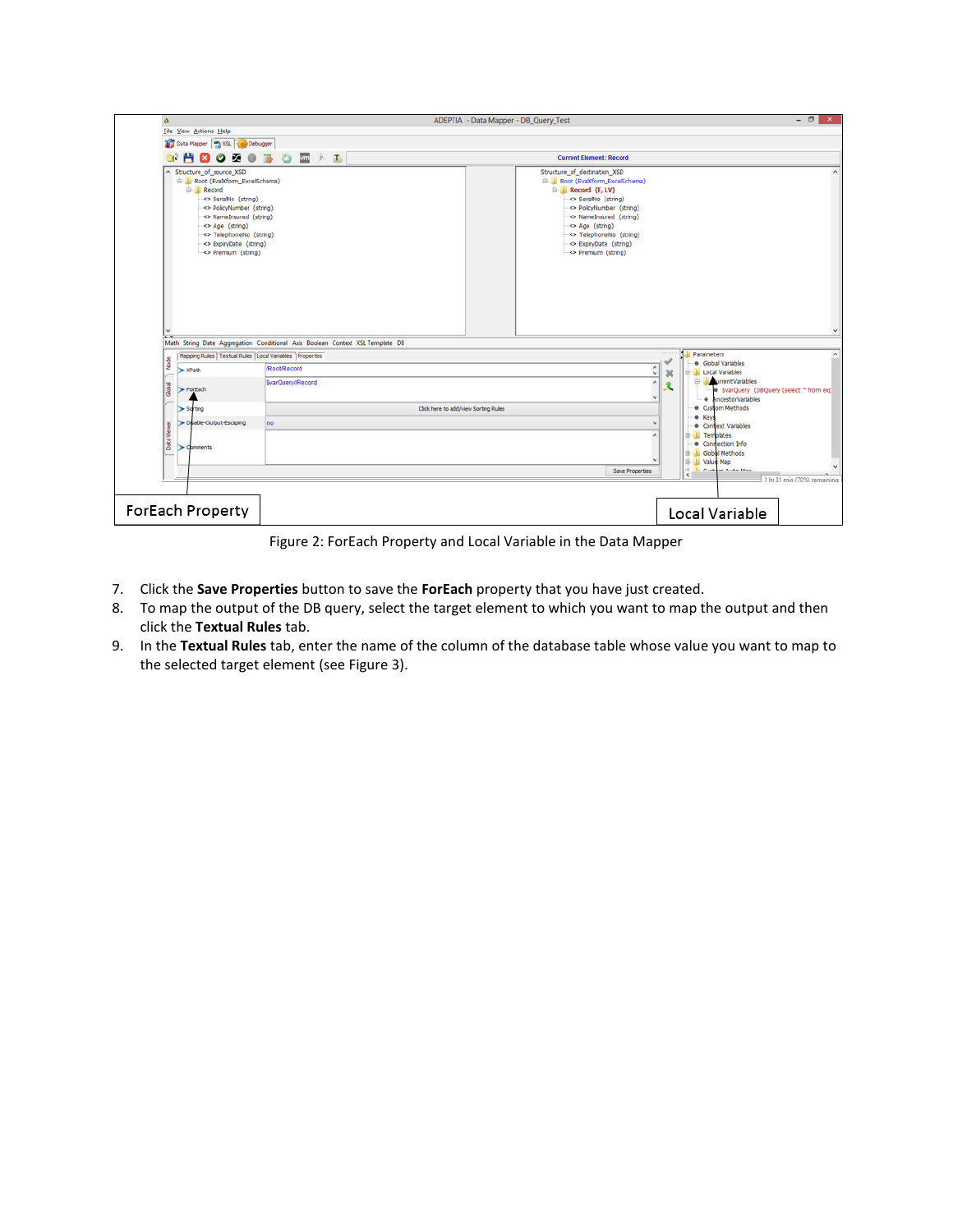

Figure 3: Name of the Column in Textual Rules Tab

<span id="page-8-1"></span>10. Click the **Apply Mapping** button to apply the mapping that you have just created.



You can map other target elements with other columns.

# <span id="page-8-0"></span>**GUIDELINES FOR CHANGING THE XSL TRANSFORMER FROM XALAN TO SAXON**

The Adeptia Suite 6.1 comes with a new XSL transformer, Saxon. We recommend you to use Saxon transformer to transform all you data mapping activities. However, you need to take care of the following points when you are using Saxon transformer:

- You need to perform the **edit** and **save** operation on the **global, group** and **local** XSL templates of the **Templates** (see [Figure 4\)](#page-9-0) group just once in the following scenarios:
	- o When you are using an existing template (with no java function), that you have created using a previous version of Adeptia Suite, to create a new mapping activity.
	- o When you are changing the XSL transformer type from Xalan to Saxon for an existing mapping activity that you have created using a previous version of Adeptia Suite.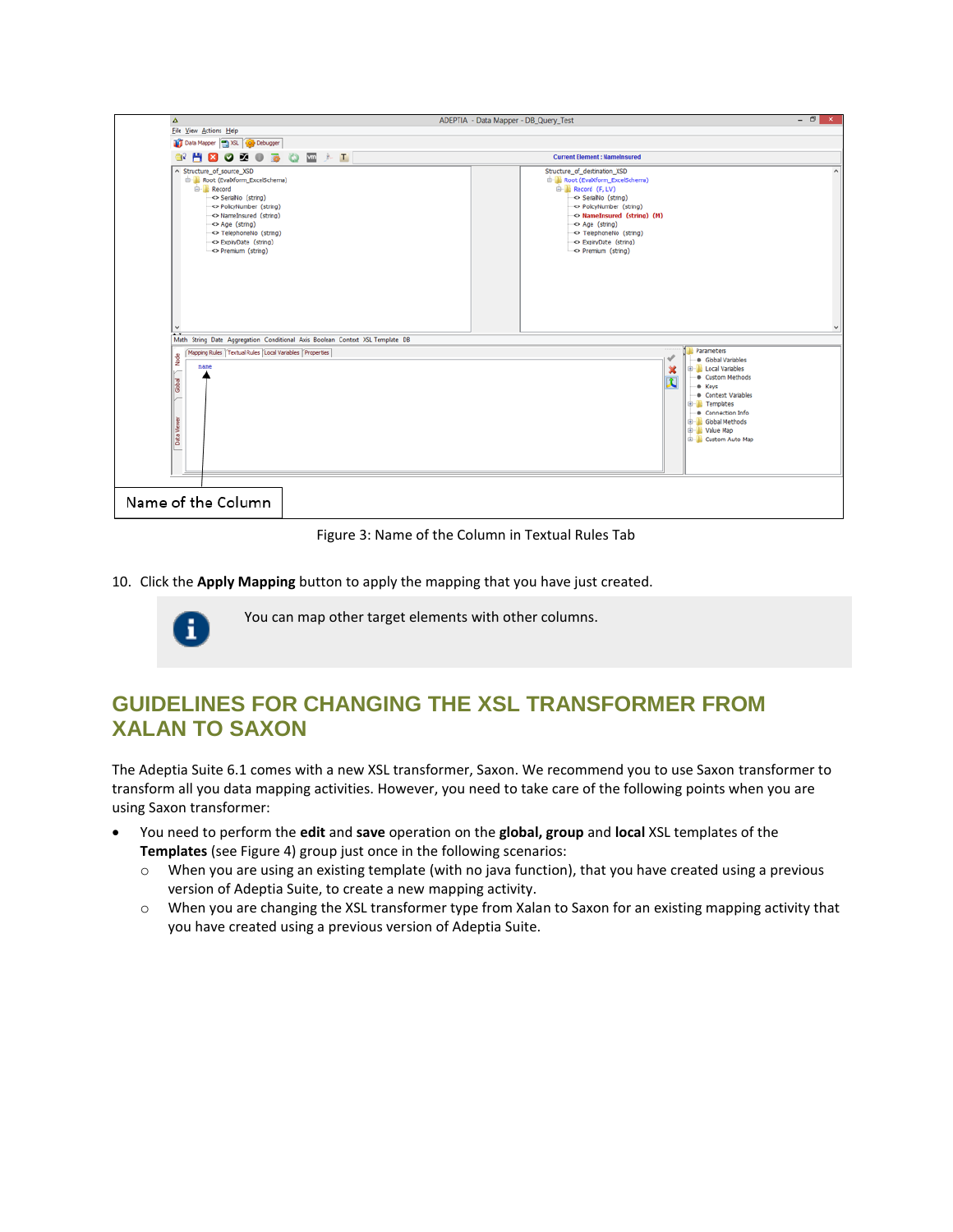

Figure 4: global and group Templates

<span id="page-9-0"></span>

Figure 5: local Templates

 If you use the **Custom XSL Before** and **Custom XSL After** functions in Xalan then, while moving over to the new XSL transformer (Saxon) you need to edit the code of these functions as per the new XSL transformer. For Example: If you use a Java method call in **Custom XSL Before** or **XSL Template** function then your Xalan code would be as in th[e Figure 6.](#page-10-0) When you change your XSL Transformer type to Saxon then, you need to change the code of the function as per Saxon (se[e Figure 7\)](#page-10-1).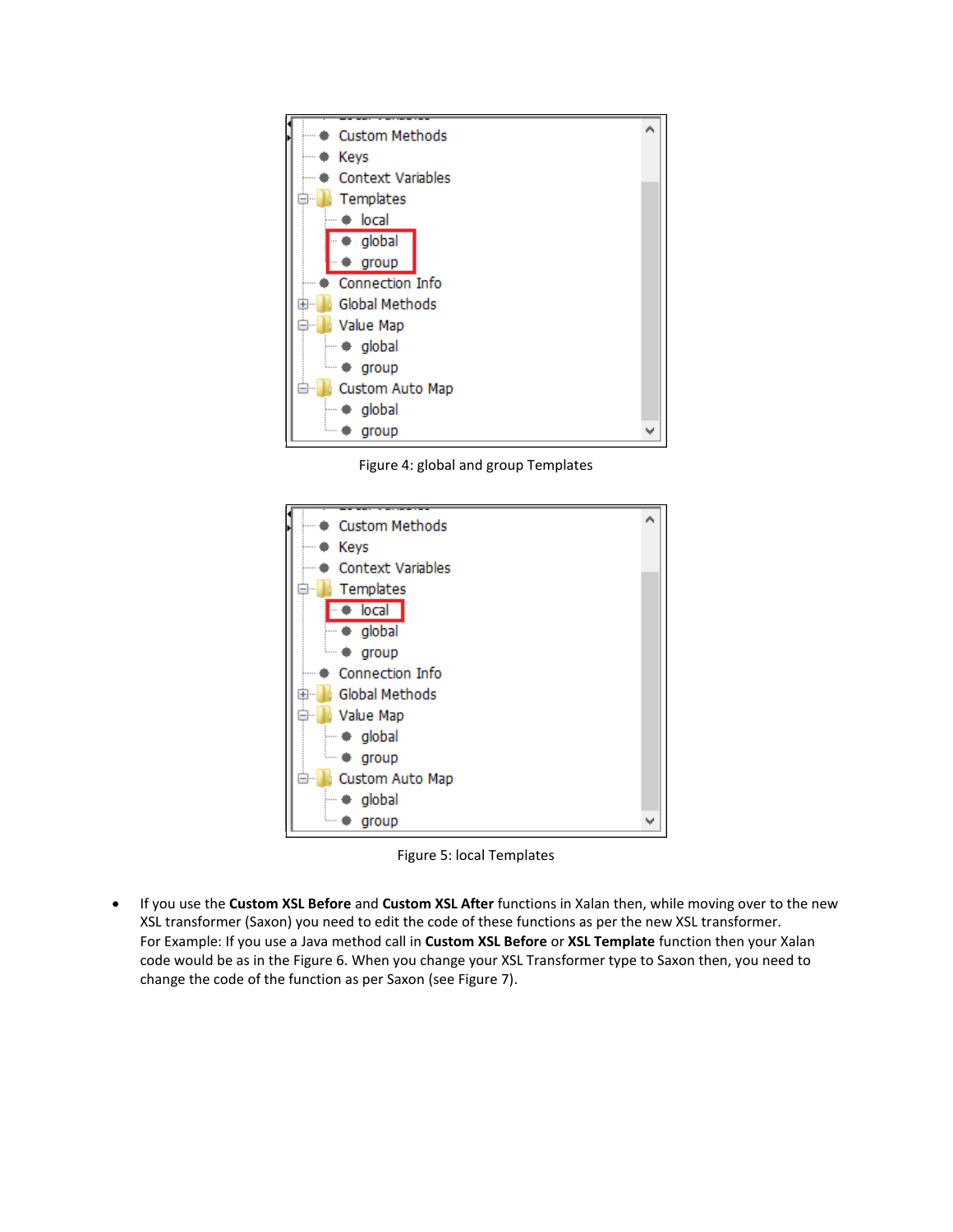```
1<ISA09>
2 xsl:value-of select="java:com.adeptia.indigo.services.mapping.MappingTransformation.getCurrentDate('MM/dd/yy')"/>
3 </ISA09>
```


<span id="page-10-0"></span>After changing the XSL transformer you need to edit and modify the **Custom XSL Before** function as per Saxon:



Figure 7: Custom XSL Before in Saxon

<span id="page-10-1"></span> In case of using Java method functions in Data Mapper like date format and date difference etc. and using XPath as a parameter. If you do not apply the **ForEach** condition on the target node and the source input XML contains multiple records then, in such case you need to specify the record number in the Xpath being used for such functions. For example:



Figure 8: Target Record Not Specified (Xalan)

<span id="page-10-2"></span>[Figure 8](#page-10-2) shows a case where **ForEach** condition is not applied on the target node in Xalan XSL transformer. In this case, if you do not specify a record then, Xalan will automatically pick up a value from the first record.

But in case of Saxon XSL transformer, it would not work if you have not applied the **ForEach** condition on the target node. Instead you need to specify the record from where the XSL transformer need to pick up the data from in Saxon (se[e Figure 9\)](#page-10-3).

|                      | Math String Date Aggregation Conditional Axis Boolean Context XSL Template DB |  |  |  |  |  |  |  |
|----------------------|-------------------------------------------------------------------------------|--|--|--|--|--|--|--|
|                      | Mapping Rules Textual Rules Local Variables Properties                        |  |  |  |  |  |  |  |
| eg<br>Node           | Current-date (\$Input SourceSchema/Root/Record[1]/Name )                      |  |  |  |  |  |  |  |
| $\sqrt{\frac{1}{2}}$ |                                                                               |  |  |  |  |  |  |  |

Figure 9: Target Node Specified (Saxon)

<span id="page-10-3"></span> If you are using **set-context** or **get-context** function then second parameter always has to be either string value or an xPath. If you need to pass the numeric values as second argument then enclose it inside single quote (se[e Figure 10\)](#page-11-0).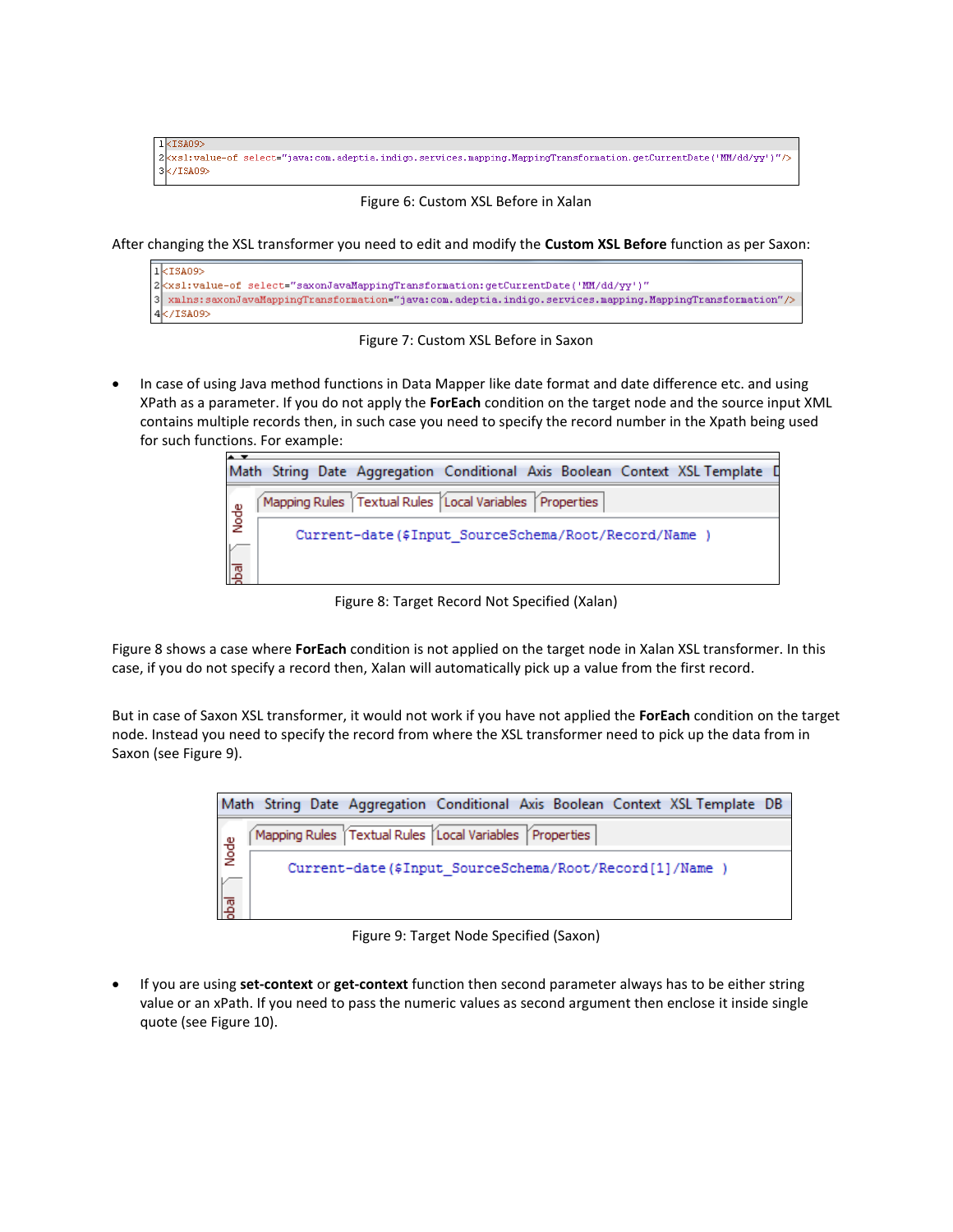| Mapping Rules Textual Rules Local Variables Properties |  |
|--------------------------------------------------------|--|
|--------------------------------------------------------|--|

```
set-context( 'EmployeeCode', '23456543')
```
#### Figure 10: Set Context (Saxon)

- <span id="page-11-0"></span> If you need to pass **negative constant** to the custom method whose parameter data type is **int** then, the following changes needs to be done:
- 1. In the Data Mapper, go to **Actions Namespace Add Namespace** (se[e Figure 11\)](#page-11-1).

| A. | - Data Mapper -    |                   |                                                                                   |            |                  |                                     |  |  |
|----|--------------------|-------------------|-----------------------------------------------------------------------------------|------------|------------------|-------------------------------------|--|--|
|    |                    |                   | File View Actions Help                                                            |            |                  |                                     |  |  |
|    | <b>In Data N</b> O |                   | Validate XSL                                                                      | $Ctrl + V$ |                  |                                     |  |  |
|    |                    |                   | Global Custom XSL Before                                                          | $Ctrl + B$ |                  |                                     |  |  |
|    | Struct v           |                   | Global Custom XSL After                                                           | $Ctrl + A$ |                  |                                     |  |  |
|    | 白…                 |                   | On demand (optimized) loading of XML Schema tree Ctrl+E<br>Cache Included Schemas |            |                  |                                     |  |  |
|    |                    | $\ddot{}$         | Tree Expand Level for Optimized Loading                                           |            |                  |                                     |  |  |
|    |                    | $\ddot{}$         | Easy Schema Parser Configuration                                                  | Þ          |                  |                                     |  |  |
|    |                    | ns                | Namespace                                                                         |            | $  \mathbf{1}  $ | Add Namespace                       |  |  |
|    |                    | -                 | <b>Exclude Result Prefixes</b>                                                    |            | $1_{\rm m}$      | <b>Edit Namespace</b>               |  |  |
|    |                    |                   | Enable DBQuery caching                                                            | $Ctrl + D$ | $1_{\rm v}$      | <b>View Namespace</b>               |  |  |
|    |                    | ℗                 | <b>Search Element</b>                                                             | $Ctrl + F$ | $\circ$          | Remove Namespace                    |  |  |
|    |                    | $\frac{123}{456}$ | Set Data Viewer Record Count                                                      |            | √                | <b>Process Element Form Default</b> |  |  |

Figure 11: Adding a Namespace

<span id="page-11-2"></span><span id="page-11-1"></span>2. Here add namespace **<http://www.w3.org/2001/XMLSchema>** and bind it with a namespace prefix **"xs"** (see [Figure 12\)](#page-11-2).

| <b>Namespace Dialog</b> |                                                   |  |  |  |
|-------------------------|---------------------------------------------------|--|--|--|
| Namespace:              | xmlns:xs="http://www.w3.org/2001/XM <br> LSchema" |  |  |  |
|                         | Cancel<br>Ok                                      |  |  |  |

Figure 12: Binding a Namespace Prefix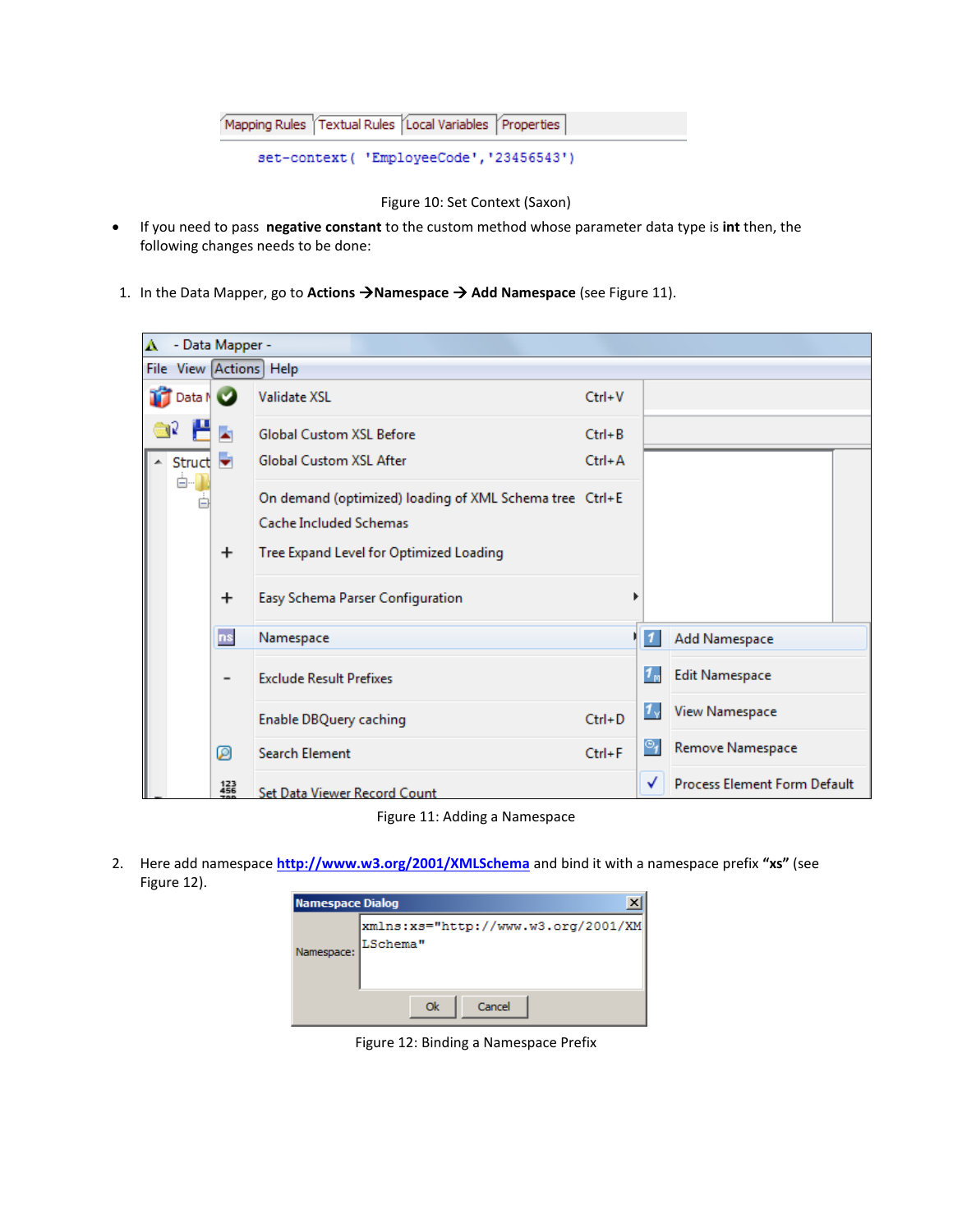- 3. Now to pass a negative constant to a custom method, you need to pass it like this xs:integer(negative constant). For example: java:DTNUtils.getPreviousDate(\$Input\_wsSchema\_Test/request/Map/key ,'yyyyMMdd' , xs:integer(-3)).
- 4. Click on the button to save the rule.

# <span id="page-12-0"></span>**USING TOKENIZED FUNCTION USING SAXON XSL TRANSFORMER**

Below are the steps that you need to follow to use Saxon XSL transformer in Tokenized functions.

#### Steps to use Saxon XSL transformer in Tokenized Functions

In case you are using the XSL function tokenize in Xalan then, while moving to Saxon, you will have to make the following changes:

- 1. Load source and target schema in the Data Mapper.
- 2. In the Data Mapper, go to **Actions Namespace Add Namespace**. This action will add a namespace in the Data Mapper (see [Figure 13\)](#page-12-1).

| A    | - Data Mapper -    |           |                                                         |            |               |                              |  |  |  |
|------|--------------------|-----------|---------------------------------------------------------|------------|---------------|------------------------------|--|--|--|
|      |                    |           | File View Actions Help                                  |            |               |                              |  |  |  |
|      | <b>Till</b> Data N |           | <b>Validate XSL</b>                                     | $Ctrl + V$ |               |                              |  |  |  |
| - q2 |                    |           | Global Custom XSL Before                                | $Ctrl + B$ |               |                              |  |  |  |
|      | Struct v           |           | <b>Global Custom XSL After</b>                          | $Ctrl + A$ |               |                              |  |  |  |
|      | <b>白…</b>          |           | On demand (optimized) loading of XML Schema tree Ctrl+E |            |               |                              |  |  |  |
|      |                    |           | Cache Included Schemas                                  |            |               |                              |  |  |  |
|      |                    | $\ddot{}$ | Tree Expand Level for Optimized Loading                 |            |               |                              |  |  |  |
|      |                    | $\ddot{}$ | Easy Schema Parser Configuration                        |            |               |                              |  |  |  |
|      |                    | ns        | Namespace                                               |            | 11            | Add Namespace                |  |  |  |
|      |                    |           | <b>Exclude Result Prefixes</b>                          |            | $1\mathrm{m}$ | <b>Edit Namespace</b>        |  |  |  |
|      |                    |           | Enable DBQuery caching                                  | $Ctrl + D$ | $1^{\prime}$  | <b>View Namespace</b>        |  |  |  |
|      |                    | ℗         | <b>Search Element</b>                                   | $Ctrl + F$ | $\circ$       | Remove Namespace             |  |  |  |
|      |                    | 123       | Set Data Viewer Record Count                            |            | √             | Process Element Form Default |  |  |  |

#### Figure 13: Adding a Namespace

<span id="page-12-1"></span>3. After adding a namespace, bind it with a namespace prefix (se[e Figure 14\)](#page-13-0).